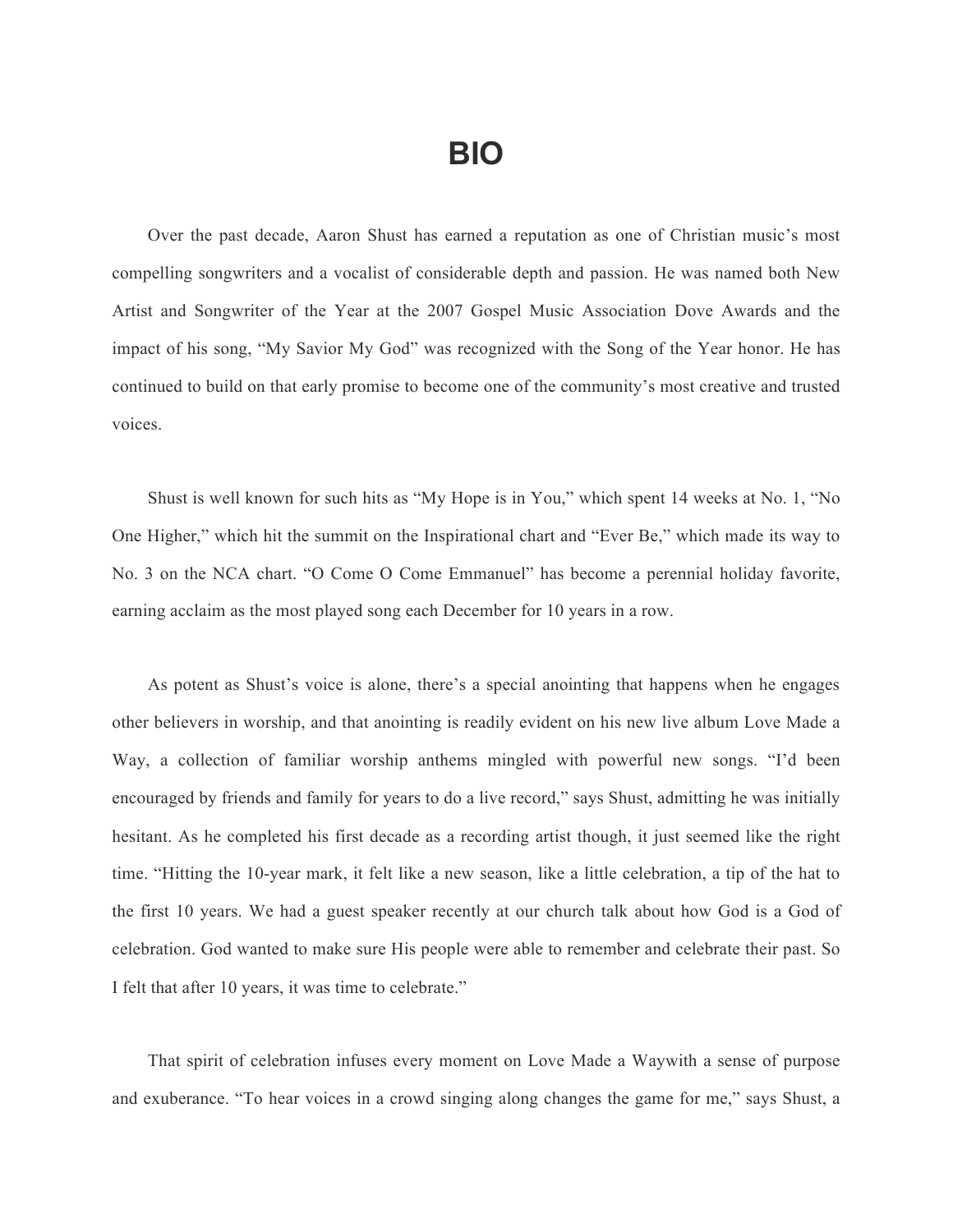Pennsylvania native who led worship in church for years before gaining a national platform as a recording artist.

"I've always said that in a concert setting I want people to worship. I am always encouraging people to sing along. The biggest compliment I can receive after a concert is when someone says, 'that was less of a concert and more of a church service, more of a worship experience.' I'm like, 'Mission accomplished! That's exactly what I wanted.' So, to have people singing along on this album is pretty magnificent.

"When I invited people to be a part of this recording, I wanted to make sure they wanted to worship. I didn't want them to be just spectators. I wanted them to be worshippers. I wanted them to be desirous of entering into the presence of God, raising their hands and closing their eyes if they wanted to, and that's how the night was. It was a genuine experience of worship."

Shust was very intentional in choosing songs for Love Made a Way. "Five are songs that I've recorded over the past twelve years, standards that I'm going to play every night in concert," he says. "And some of those songs we play very differently from the original recordings. For example, "My Savior My God," we never play it live the way people are used to hearing it. This was a chance to take some of the songs we play live every night and freshen up the recordings, but I also wanted to write new songs and offer new thoughts, new praises and new worship."

The album's first single, "You Redeem", is a perfect representation of the passion that reverberates throughout the project. "Matt Hammitt began writing that song, brought it to the table and it struck a chord with me," says Shust. "As we continued writing, I had that sense that this was an important song. There's been some stuff that has happened in our family over the past couple years that brought about some of these lyrics that were just really important to us, Lies that were meant to defame will be crushed by the truth that You speak. The whole song addresses God being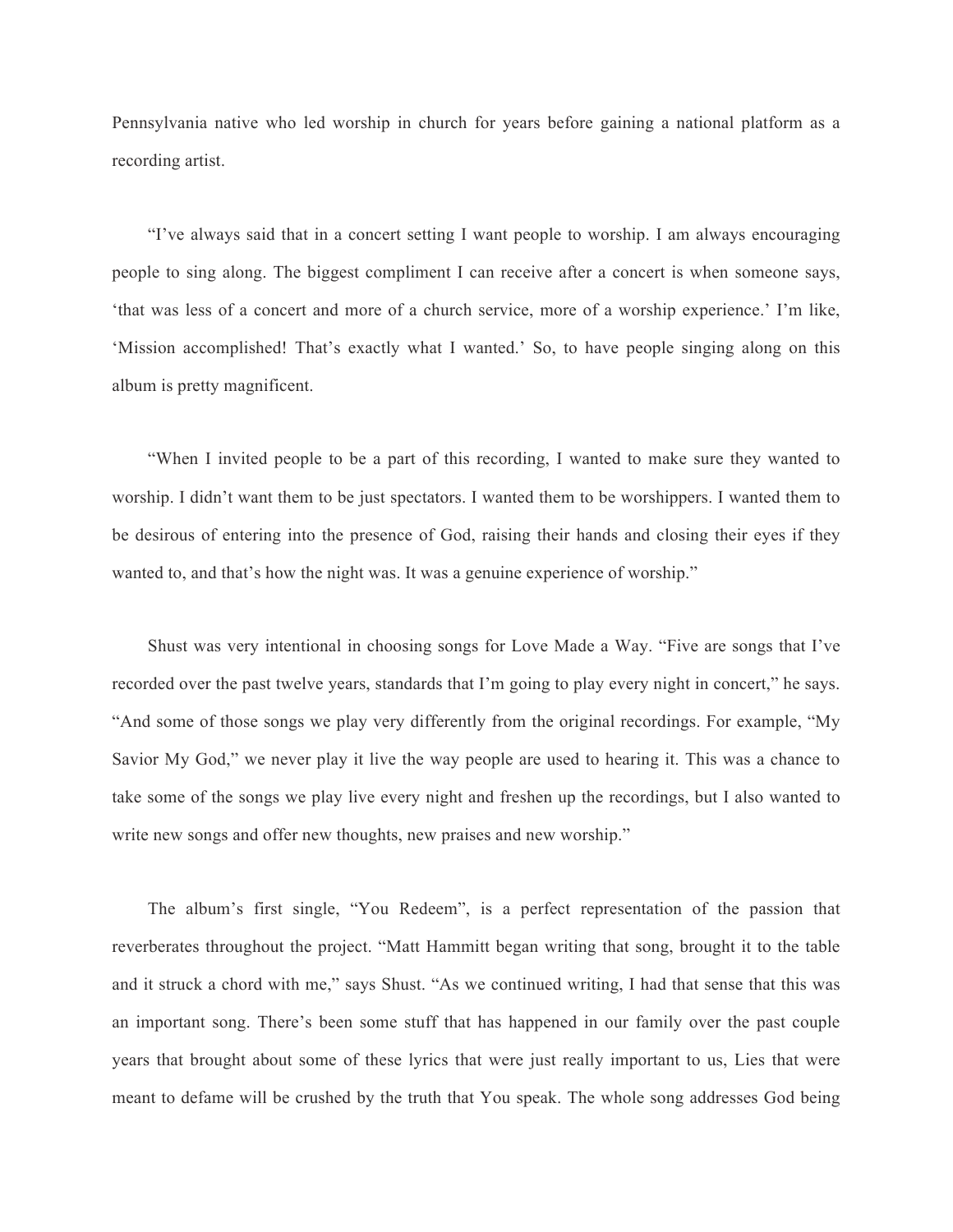God. We are all fallen creatures and we try to elevate ourselves by lowering others. We've all had lies spoken to us, spoken about us, spoken over us, but God redeems those moments. He says, 'No, no, no! That curse that was spoken over you, I'm going to turn it into a blessing!'"

"Lead On (King Eternal)" was inspired by the classic hymn "Lead on, O King Eternal." "I love the language in that hymn,'" says Shust. "One night I was with a group of people and someone asked me to close in prayer. Somewhere in the prayer, near the end, with that hymn in my mind, I closed by praying, 'Lead on, O King eternal. We will follow.' A friend came up to me afterwards and said, 'You need to write that in a song.' I said, 'I'll take that as a challenge.' I was really excited about the idea of singing, There is no place that You haven't been / the mountains, the valley, the places within my soul / You know. In other words, painting the picture of God and saying, 'You go before us. You go beside us. You've walked where we are walking. You are familiar with everything we've ever faced, so lead on. We'll follow.'"

In writing and selecting songs for this collection, Shust wanted the songs to be worshipful, yet direct and unyielding. "I went into every writing session saying, 'I want to write praise and worship, but I want the worship to be bold, confident,'" says Shust. "I don't want it to be depressing. The most subdued song is "You Redeem," but there's such a strength to it. There's such a confidence in our God as we worship Him saying, 'You do this. You do that. These are the things You do. This is the way You are. We are declaring Your character and declaring Your attributes. We are declaring You as worthy. We are declaring You as higher than us and that's why You are worthy of our praise and worship."

"My favorite line from this whole record is from the song "Belong". It's actually a prayer inspired by Ezekiel 36 & 37: Take this flesh and bone / Breathe Your life within / Take this heart of stone / Make it beat again. It attributes the characteristics of Life-Giver to God. Why would we ask someone to breathe life or make our hearts beat again, if we didn't believe they could do it?"